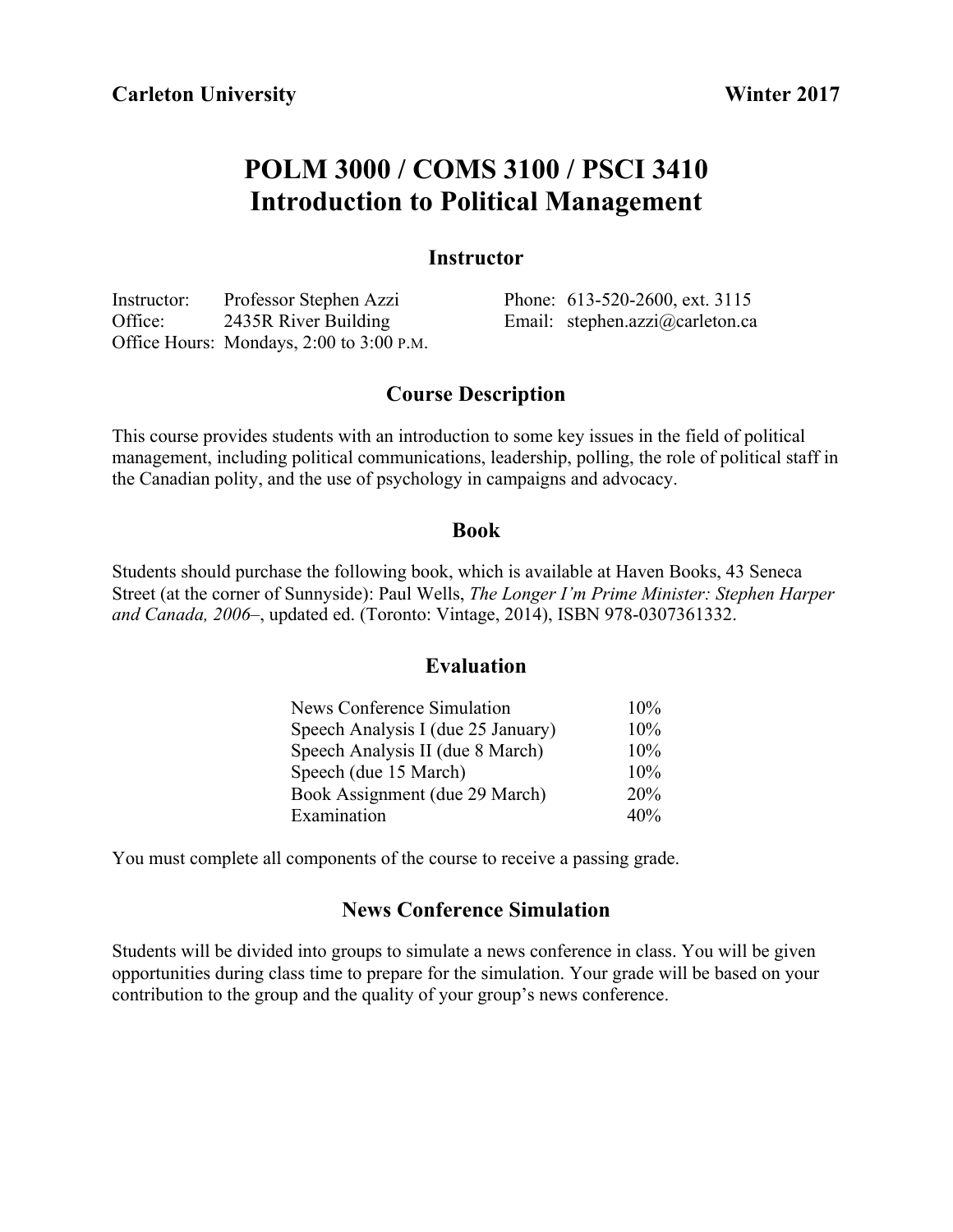# **Speech Analysis I**

Find a great speech written in a style you would like to emulate. (For American speeches, a good place to look is www.americanrhetoric.com.) What matters is how the speaker presented his/her views, not whether you agree with them. The speech must have been originally written in English, it must be political, and you must have access to the complete electronic text. Do not choose one of the speeches that we will analyze in class: Martin Luther King's 28 August 1963 speech at the March on Washington for Jobs and Freedom, Barack Obama's 27 July 2004 speech at the Democratic National Convention, and Arnold Schwarzenegger's 31 August 2004 speech to the Republican National Convention. In your written assignment, provide the internet address for the text of the speech and explain in 250–500 words why you think it is a great speech.

You will receive a mark of zero on this assignment if:

- at any point in your explanation, you say that the speech is great because you agree with its message;
- the speech is not in English;
- the speech was translated to English from another language;
- the speech was not delivered by a politician and it was not primarily aimed at influencing public policy;
- you do not provide an internet address for the complete electronic text; or
- you choose one of the speeches that we will be analyzing in class (see list above).

The assignment is due no later than the beginning of class on 25 January. There is no late penalty, so long as the assignment is received by 15 February. If you are going to submit the assignment after 25 January, you must let me know that you are doing so by e-mail before the beginning of class on that date. Assignments submitted on time may be revised and resubmitted, so long as the revised version is received by 4:30 P.M. on 7 April.

# **Speech Analysis II**

Mark up the great speech that you selected early in the course, identifying the various techniques employed by the speechwriter. (You will be provided with a checklist and an example of what you should do.) You will receive a zero on this assignment if the speech does not meet the criteria above under "Speech Analysis I."

The assignment is due no later than the beginning of class on 8 March. There is no late penalty, so long as the assignment is received by 22 March. If you are going to submit the assignment after 22 March, you must let me know that you are doing so by e-mail before the beginning of class on that date. Assignments submitted on time may be revised and resubmitted, so long as the revised version is received by 4:30 P.M. on 7 April.

### **Speech**

You will write a speech of 750 to 1250 words on a topic to be assigned in class on 8 March and will mark up the speech to identify the various speechwriting techniques that you have used.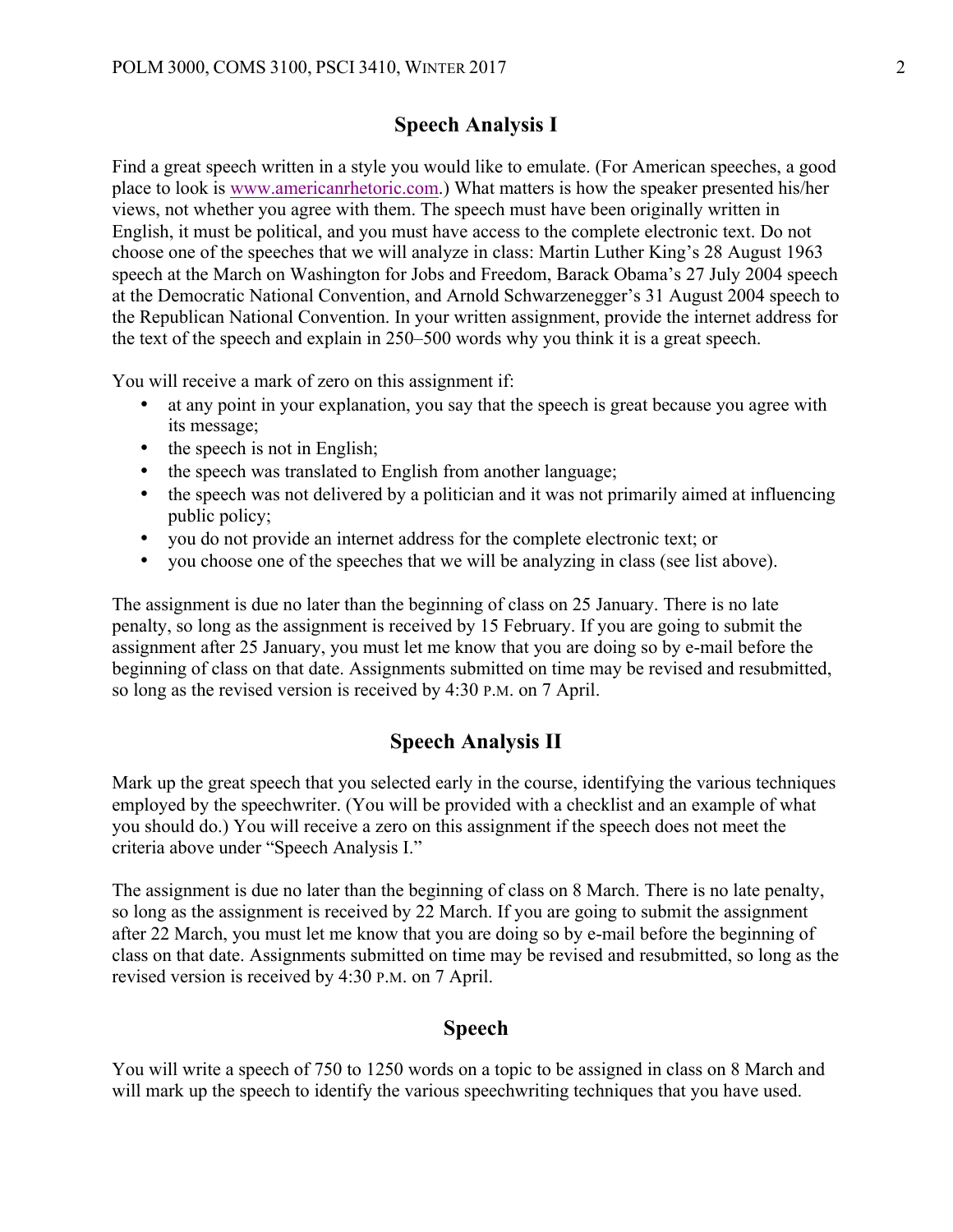The assignment is due no later than the beginning of class on 15 March. There is no late penalty, so long as the assignment is received by 29 March. If you are going to submit the assignment after 15 March, you must let me know that you are doing so by e-mail before the beginning of class on that date. Assignments submitted on time may be revised and resubmitted, so long as the revised version is received by 4:30 P.M. on 7 April.

# **Book Assignment**

You will write 750–1250 words on Paul Wells's *The Longer I'm Prime Minister*. This is not a book review: you are neither summarizing the book nor assessing its merits. Instead, you are evaluating Stephen Harper as a political leader, based on the information in the book and in the course lecture on political leadership. What kind of leader was Stephen Harper? How did his leadership style compare to other Canadian prime ministers? What were his strengths and weaknesses as leader? Overall, was he an effective leader?

Remember, this is an assessment of leadership, not of policy. It is possible to disagree with all of Harper's policy choices yet still see him as an effective leader, just as you may support his policies but view him as an ineffective leader.

You may cite works other than Wells's book, but are not expected to do so.

The assignment is due no later than the beginning of class on 29 March. There is no late penalty, so long as the assignment is received by 4:30 P.M. on 7 April, after which no assignments for this course will be accepted. If you are going to submit the assignment after 29 March, you must let me know that you are doing so by e-mail before the beginning of class on that date.

### **Examination**

The examination is worth 40 per cent of your course grade and will cover material from the lectures, the textbook, the course readings. The exam will be three hours in length.

#### **Submission of Assignments**

Assignments must be submitted in hardcopy, either in class at my office. If the office is closed, please slide the assignment under the door and send me an e-mail to ask for confirmation that I have received it.

If you wish to have assignments returned with comments, please submit two copies.

# **Grading and Comments**

Feedback on your assignment will be provided in whichever form you prefer:

1. you may receive a grade for your assignments (which will be posted on cuLearn);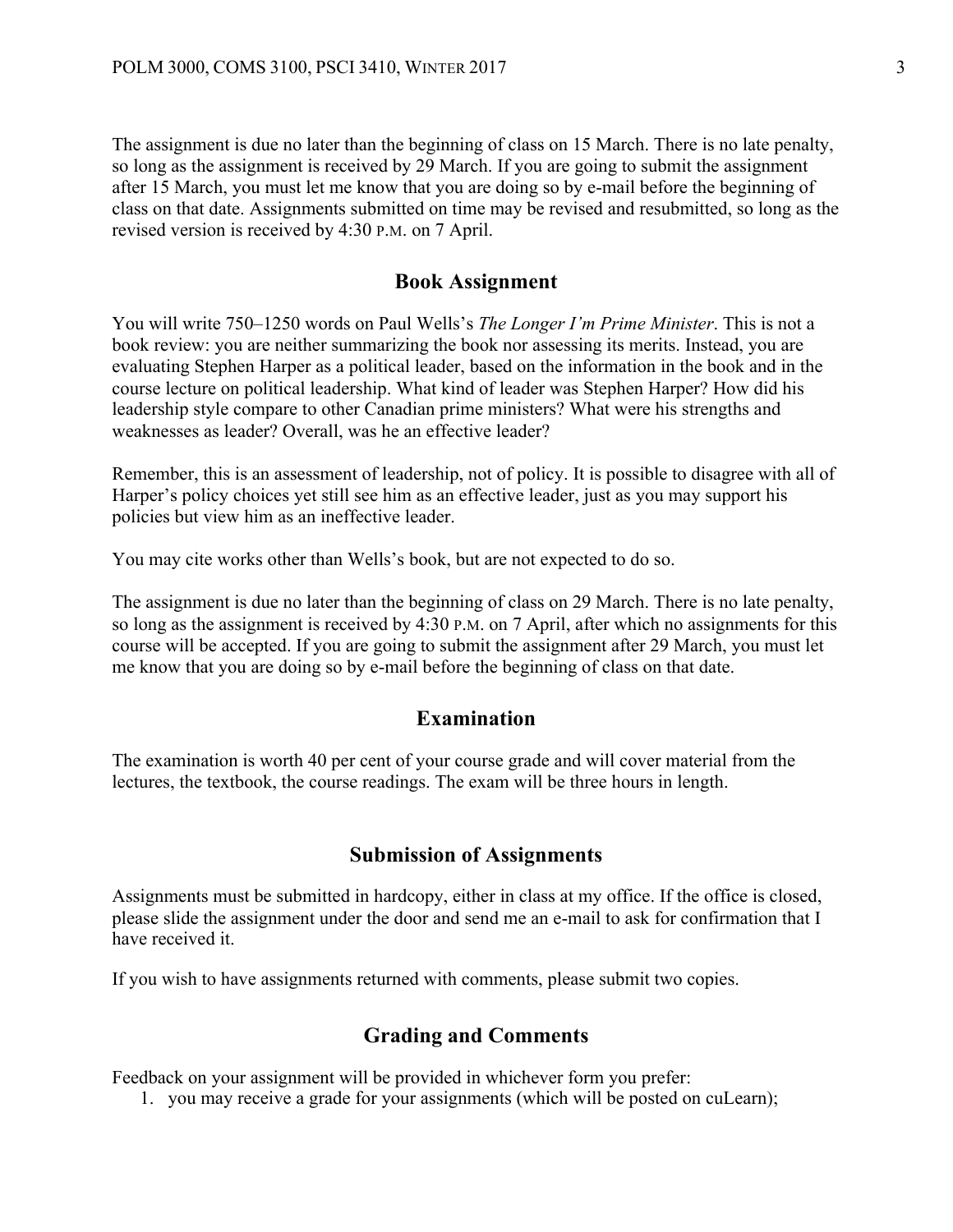- 2. you may receive a grade and general comments on your assignments (which will be sent to your Carleton e-mail address); or
- 3. you may have a hardcopy of the assignment returned with a grade, general comments, and corrections in the text.

Please indicate your choice on the first page of your assignment. If you are selecting option 3, you should submit two copies of your assignment.

# **Academic Dishonesty**

Academic dishonesty includes, but is not limited to:

- reproducing someone else's exact words without using both quotation marks and a citation to indicate that you are doing so;
- passing off someone else's ideas or interpretations as your own, or closely paraphrasing someone else's work, without giving credit in the form of a reference; and
- falsifying footnotes to disguise the actual sources you have used (e.g., taking material from Wikipedia, but footnoting it to a scholarly source; or using only one book, but footnoting several).

# **Student Success**

Successful students generally:

- manage their time effectively (leaving enough time for assignments, spreading out their time according to the relative weight of the course components, recognizing the human tendency to procrastinate and dealing with it);
- attend every class, sit at the middle or near the front, take extensive notes, and resist the urge to play with electronic devices; and
- complete the assigned readings while focussing on the texts (rather than reading while multitasking).

#### **Schedule**

(subject to change to accommodate guest speakers)

If you are unable to attend a class, please contact me by telephone or e-mail (before the lecture if possible, or, if not, soon afterward). I will let you know what you missed and any important announcements that were made in class. If you would like, I could also suggest materials that you could read to make up for your absence.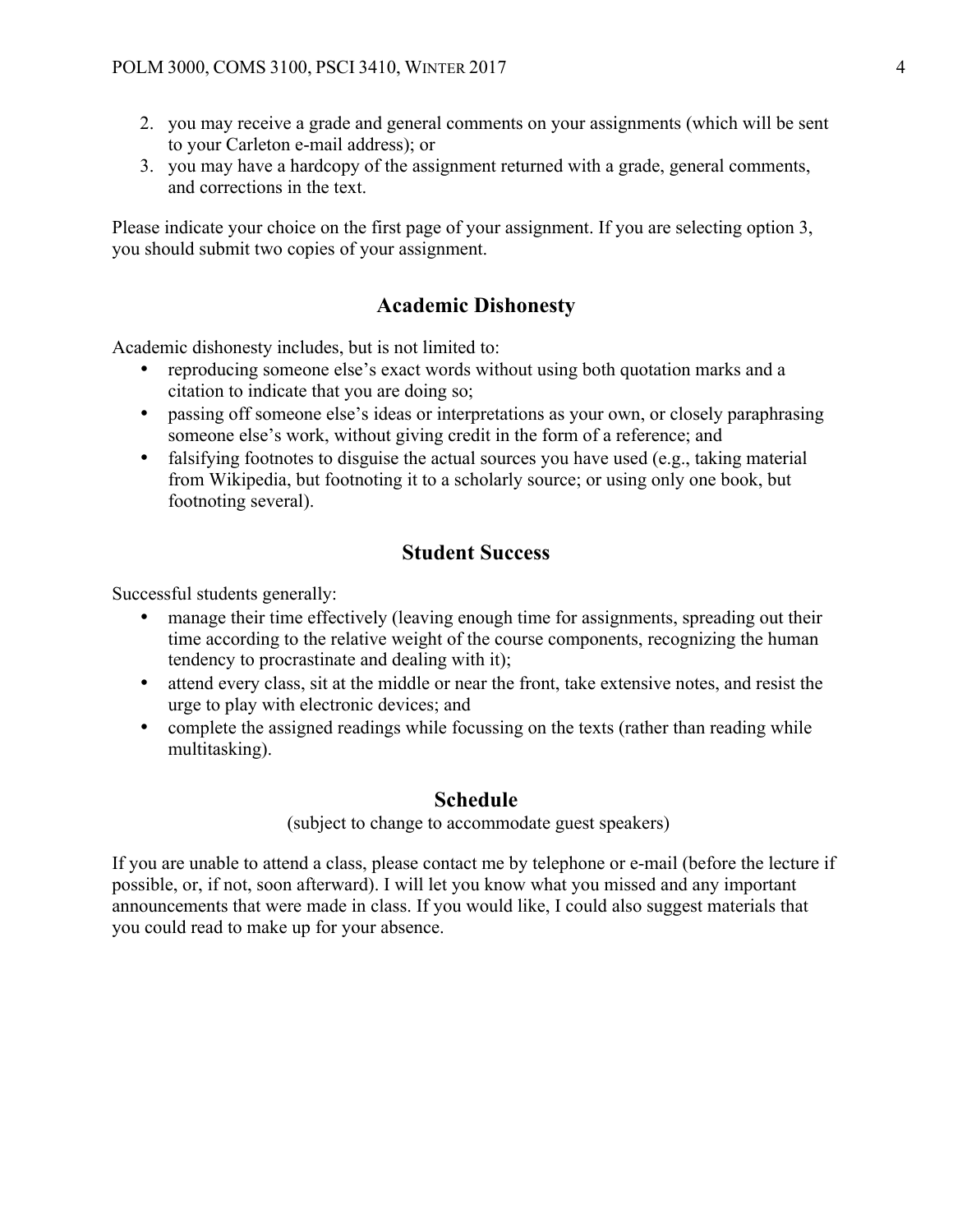| Date        | Topics                                                          | Guest                                                                          |
|-------------|-----------------------------------------------------------------|--------------------------------------------------------------------------------|
| 11 January  | Introduction to Course and Concept                              |                                                                                |
|             | of Political Management                                         |                                                                                |
|             | Writing in a Political Context                                  |                                                                                |
|             | Reading: Robert Lehrman, The                                    |                                                                                |
|             | <b>Political Speechwriter's</b>                                 |                                                                                |
|             | Companion: A Guide for Writers                                  |                                                                                |
|             | and Speakers (Washington: CQ                                    |                                                                                |
|             | Press, 2010), 71-80. (cuLearn)                                  |                                                                                |
| 18 January  | Political Communications in the Era                             | Bill Fox, PhD, former director of                                              |
|             | of Donald Trump                                                 | communications to Prime Minister                                               |
|             | <b>Defamation Law</b>                                           | Brian Mulroney, former executive vice                                          |
|             |                                                                 | president of Bell Canada                                                       |
| 25 January  | <b>Issues Management</b>                                        | Barry McLoughlin and Laura Peck,                                               |
|             | Group work to prepare for news                                  | McLoughlin Media and                                                           |
|             | conference on 8 February                                        | TransformLeaders.ca                                                            |
| 1 February  | Media Relations - Strategy and                                  | Barry McLoughlin and Laura Peck                                                |
|             | Tactics                                                         |                                                                                |
|             | Group work to prepare for news                                  |                                                                                |
|             | conference on 8 February                                        |                                                                                |
| 8 February  | Media Relations - Spokesperson                                  | Barry McLoughlin and Laura Peck                                                |
|             | <b>Skills</b>                                                   |                                                                                |
|             | News Conference Simulation                                      |                                                                                |
| 15 February | The Art of Why: Strategic<br><b>Communications and Politics</b> | Scott Reid, senior adviser and director of<br>communications to Prime Minister |
|             |                                                                 | Paul Martin                                                                    |
| 22 February | Winter Break - No Class                                         |                                                                                |
| 1 March     | <b>Speechwriting Techniques</b>                                 |                                                                                |
|             | Reading: Lehrman, 1-40. (cuLearn)                               |                                                                                |
| 8 March     | Political Leadership                                            |                                                                                |
|             | Reading: Peter G. Northouse,                                    |                                                                                |
|             | Leadership: Theory and Practice                                 |                                                                                |
|             | (Thousand Oaks: SAGE, 2013),                                    |                                                                                |
|             | $1-17$ . (cuLearn)                                              |                                                                                |
| 15 March    | The Political Staff Species: A                                  | Paul Wilson, PhD, associate professor of                                       |
|             | Taxonomic Guide                                                 | political management and political                                             |
|             | Reading: Annex E and Annex I,                                   | science, former director of policy to                                          |
|             | <b>Open and Accountable</b>                                     | Prime Minister Stephen Harper                                                  |
|             | <i>Government 2015</i> (Ottawa: Privy                           |                                                                                |
|             | Council Office, 2015), 42–50,                                   |                                                                                |
|             | 89–92; Ian Brodie, "In Defence                                  |                                                                                |
|             | of Political Staff," Canadian                                   |                                                                                |
|             | <b>Parliamentary Review</b> , autumn                            |                                                                                |
|             | 2012, 33–39.                                                    |                                                                                |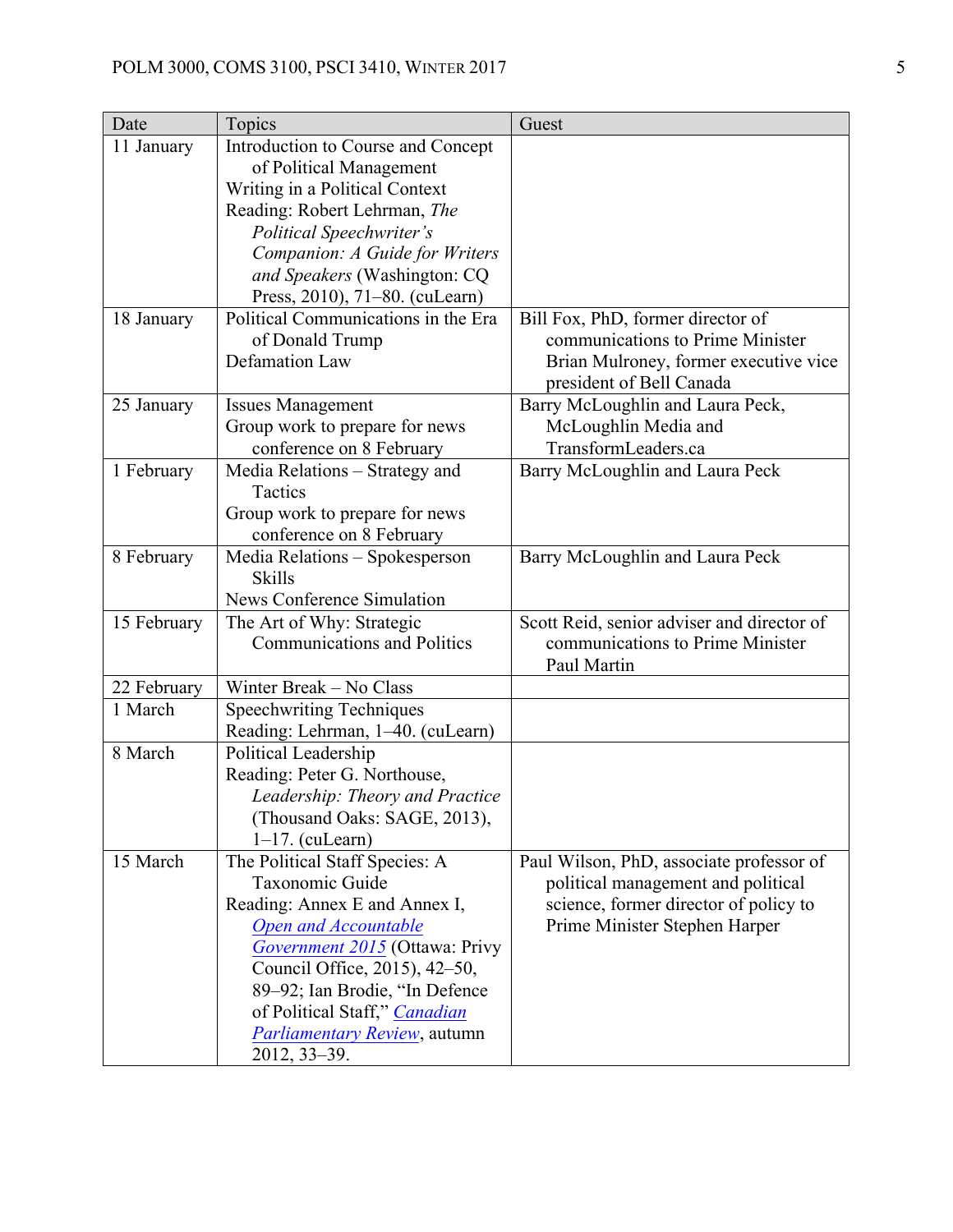| 22 March | Polling in the Era of Donald Trump<br>Reading: David Coletto, "In<br>Defence of My Craft: 2016 U.S.<br>Election Polling Did Not Fail,"<br>Huffington Post, 14 November<br>2016.                                                                                                                                                                                                                                                                                                      | David Coletto, PhD, chief executive<br>officer of Abacus Data                                                                        |
|----------|--------------------------------------------------------------------------------------------------------------------------------------------------------------------------------------------------------------------------------------------------------------------------------------------------------------------------------------------------------------------------------------------------------------------------------------------------------------------------------------|--------------------------------------------------------------------------------------------------------------------------------------|
| 29 March | Political Leadership: The Case of<br>Stephen Harper<br>Reading: Paul Wells, "Does It Make<br>a Difference that Stephen Harper<br>Was Ever Prime Minister?"<br><b>Literary Review of Canada,</b><br>November 2016.                                                                                                                                                                                                                                                                    | Paul Wells, national affairs columnist,<br>Toronto Star                                                                              |
| 5 April  | An Introduction to Political<br>Psychology<br>Readings: Wendy Wood, "Attitude<br>Change: Persuasion and Social<br>Influence," Annual Review of<br>Psychology 51 (2000): 539–570;<br>Josh Katz, "Duck Dynasty' vs.<br>'Modern Family': Mapping the<br>U.S. Cultural Divide," New York<br><i>Times</i> , 27 December 2016, A3;<br>Kris De Meyer, "Brexit, Trump,<br>and 'Post-Truth': The Science of<br>How We Became Entrenched in<br>Our Views," The Conversation,<br>4 January 2017 | Jennifer Robson, PhD., associate professor<br>of political management, former policy<br>assistant to Prime Minister Jean<br>Chrétien |

#### **Plagiarism**

The University Senate defines plagiarism as "presenting, whether intentionally or not, the ideas, expression of ideas or work of others as one's own." This can include:

- reproducing or paraphrasing portions of someone else's published or unpublished material, regardless of the source, and presenting these as one's own without proper citation or reference to the original source;
- submitting a take-home examination, essay, laboratory report or other assignment written, in whole or in part, by someone else;
- using ideas or direct, verbatim quotations, or paraphrased material, concepts, or ideas without appropriate acknowledgment in any academic assignment;
- using another's data or research findings;
- failing to acknowledge sources through the use of proper citations when using another's works and/or failing to use quotation marks;
- handing in "substantially the same piece of work for academic credit more than once without prior written permission of the course instructor in which the submission occurs."

Plagiarism is a serious offence that cannot be resolved directly with the course's instructor. The Associate Dean of the Faculty conducts a rigorous investigation, including an interview with the student, when an instructor suspects a piece of work has been plagiarized. Penalties are not trivial. They can include a final grade of "F" for the course.